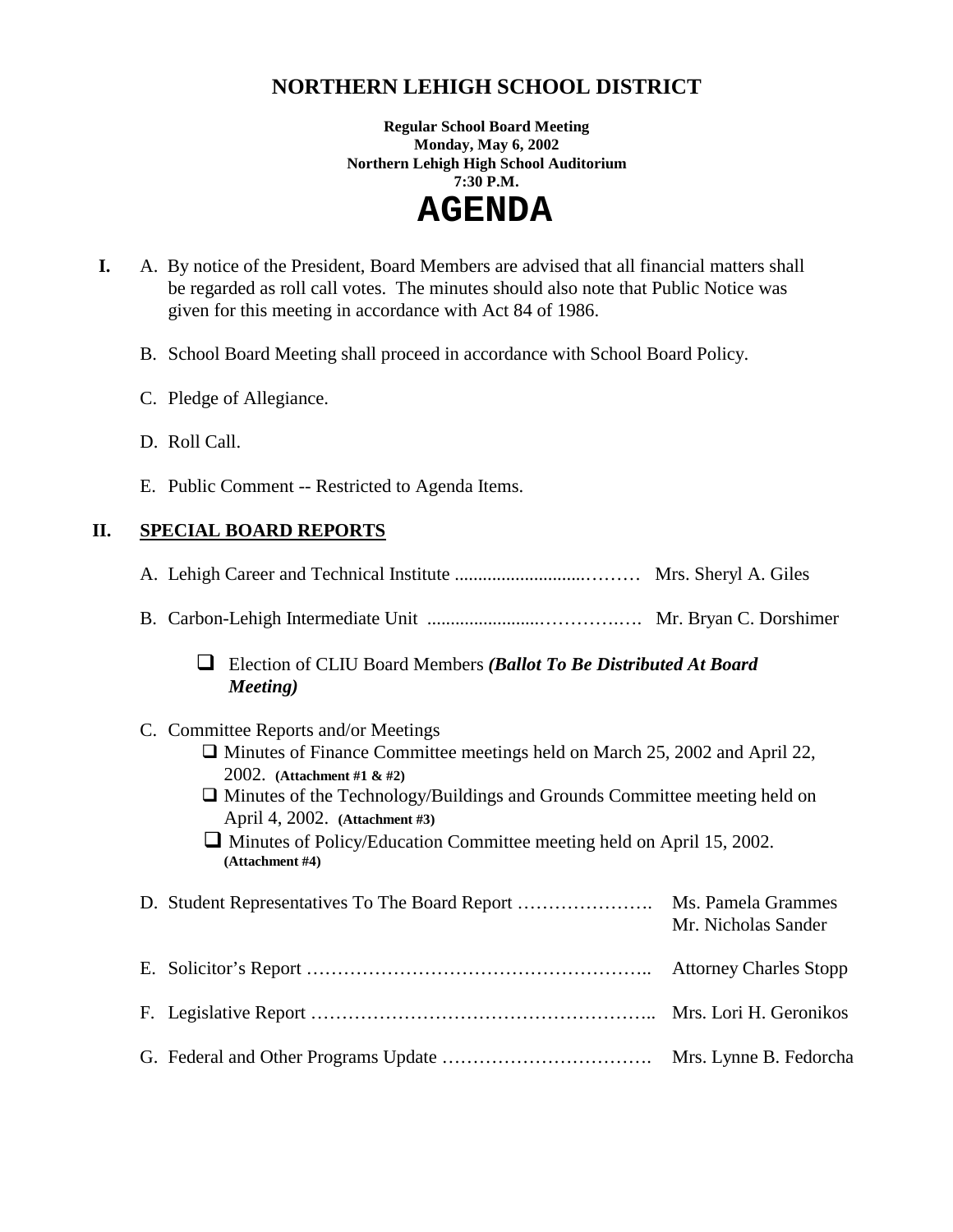- H. Superintendent's Report ………………………………………… Dr. Nicholas P. Sham, Sr. ! Announce SkillsUSA-VICA District 11 2002 Skills & Leadership Gold Medal
	- Winners ! Lehigh Carbon Community College Ballot for Trustee At Large *(Ballot To Be Distributed At Board Meeting)*
	- **Einstein Academy Charter School**
- I. Executive Session for personnel issues will be held prior to the meeting beginning at 7:00 p.m. in the high school faculty room. An Executive Session for personnel issues will also be held immediately following the meeting.

# **III. PERSONNEL**

- A. Substitutes
	- 1. Instructional

Approve to employee the following substitute teacher for the 2001-2002 school year at the substitute teacher rates of \$70.00 for 1-10 non-consecutive days; \$80.00 for 11-20 non-consecutive days; \$90.00 for 21+ non-consecutive days:

Linda Deurer – Mentally and/or Physically Handicapped

2. Non-Instructional

Approve the following substitute aide for the 2001-2002 school year at the substitute rate of \$7.25 per hour:

Scott Case

# B. Unpaid Leave

Approve the request of James Bauer, Slatington Elementary fourth grade teacher, to take a two and one half day unpaid leave of absence on May 10 (1/2 day), May 16 and May 17, 2002. He is requesting permission to take these unpaid days in conjunction with his three personal days that will be taken on May 13, 14 and 15, 2002. His request will not be considered a precedent for future requests per correspondence received from the Northern Lehigh education Association.

# C. Resignations

1. Instructional

Accept the resignation of Nadeen Boykin, Reading/Language Communication Skills teacher in the middle school, effective August 31, 2002.

2. Co-Curricular

Accept the resignation of Joseph Tout from his position as Assistant Football Coach for the 2002-2003 school year.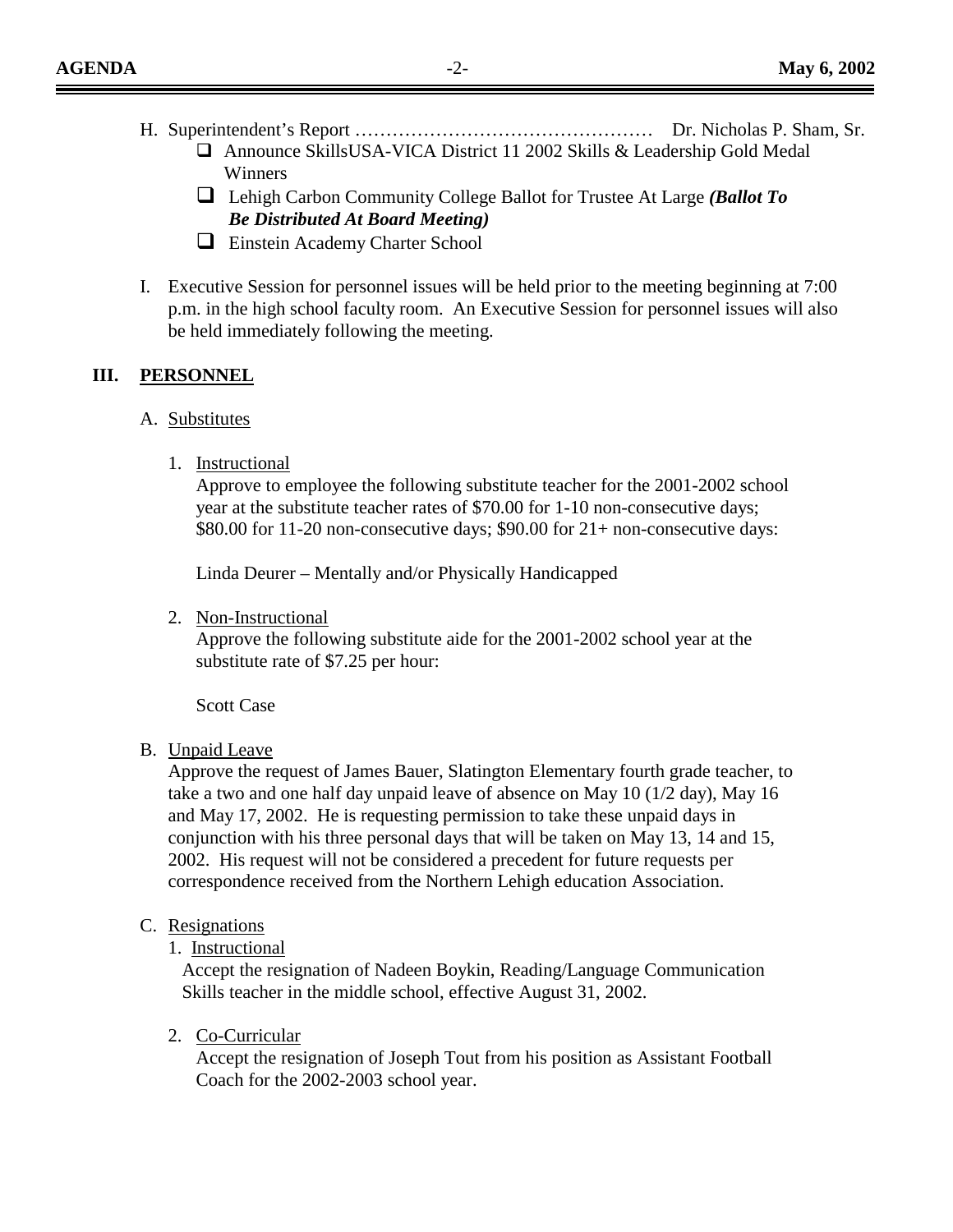### **IV. POLICY**

- A. Conferences Requiring Board Approval
	- 1. Approve the request of Mark Hoffman and Earl Snyder, district maintenance staff members, to attend a Pennsylvania School Business Officials conference in State College, PA on May 8, 2002. Expenses for this conference, entitled "Grounds Management" include \$125.00 each for registration, \$50.00 for travel, for a total cost of \$300.00.
- B. New Board Policy  $1<sup>st</sup>$  Reading Approve new board policy #622 – GASB Statement 34, as presented after first reading. **(Attachment #5)**
- C. Attendance of a Non-Resident Student

Approve to permit a Peters Elementary student, whose parents are moving from the Northern Lehigh School District on May 15, 2002, to remain in attendance for the duration of this school term in accordance with School Board Policy #202.

#### **V. CURRICULUM AND INSTRUCTION**

#### A. Textbook Adoption

Approve to adopt the textbooks as listed below. Money for these textbooks was included in the 2001-2002 budget. Sample texts will be available for perusal before and after the board meeting.

| <b>Title Of Book</b>   | Grade        | Company              | Copyright |
|------------------------|--------------|----------------------|-----------|
|                        | <b>Level</b> |                      | Date      |
| Middle School Math     | Secondary    | <b>Prentice Hall</b> | 2002      |
| Course 2 SE            |              |                      |           |
| Middle School Math     | Secondary    | <b>Prentice Hall</b> | 2002      |
| Course 3 SE            |              |                      |           |
| <b>Prentice Hall</b>   | Secondary    | <b>Prentice Hall</b> | 2001      |
| Algebra 1 SE           |              |                      |           |
| Prentice Hall          | Secondary    | <b>Prentice Hall</b> | 2001      |
| Algebra 2 SE           |              |                      |           |
| Lial Trigonometry      | Secondary    | <b>Prentice Hall</b> | 2001      |
| $7th$ Ed. SE           |              |                      |           |
| <b>Geometry Pupils</b> | Secondary    | McDougal             | 2001      |
| Edition                |              | Littell              |           |

#### **VI. OLD BUSINESS**

#### **VII. NEW BUSINESS**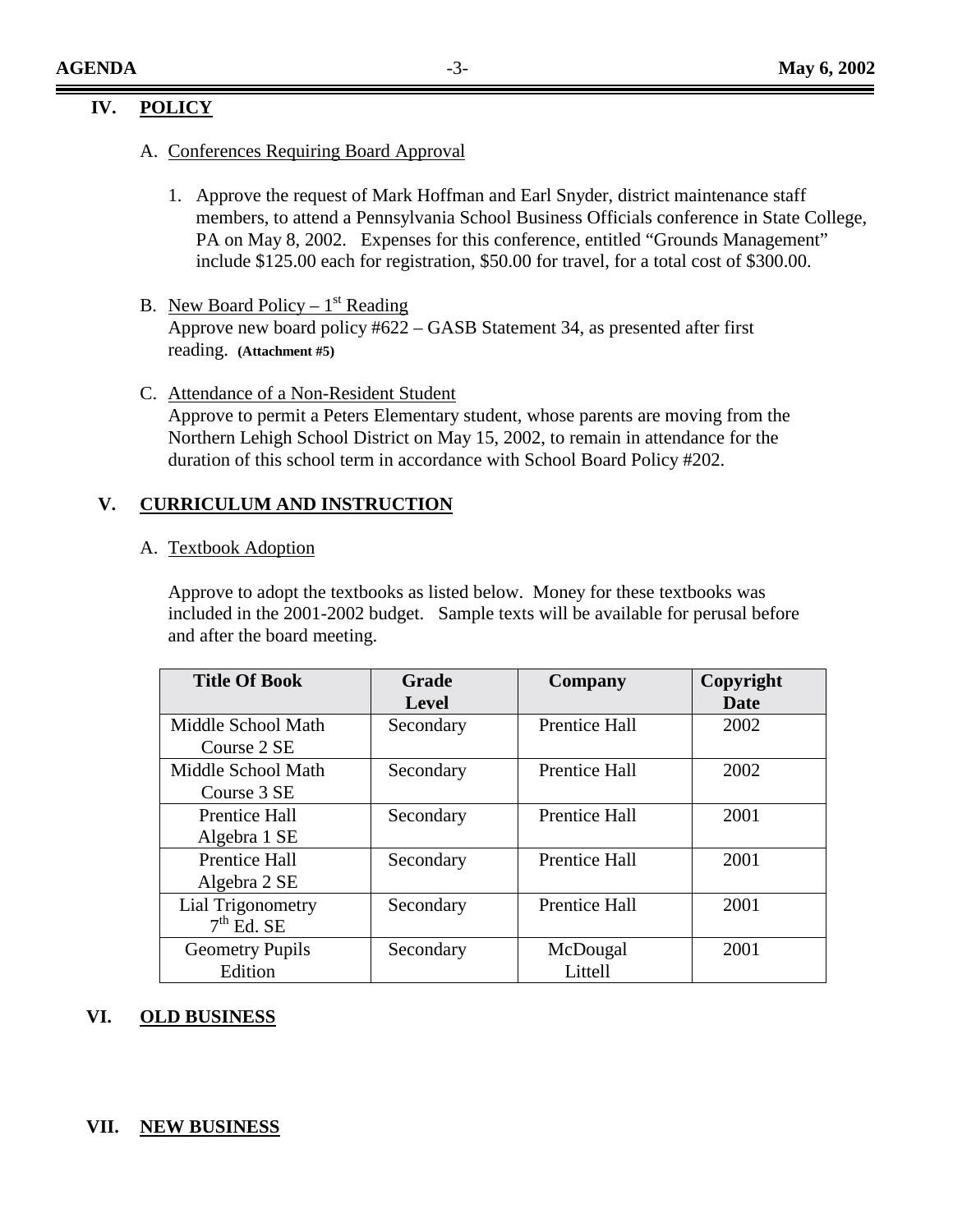A. Approve the Eagle Scout Project as proposed by Stephen D. Geiger of Troop 66 Slatington. His project is to remove trash, repair bridges and study areas, and clear and widen the path of the Northern Lehigh School District's Nature Trail. (This project will not only be a benefit to the students of NLSD but also to the residents of the community). **(Attachment #6)**

### **VIII. FINANCIAL**

- A. Approve payment of bills from the Construction Account, as presented in **attachment #7**.
- B. Approve payment of bills from the Extended Construction Account, as presented in **attachment #8.**
- C. Approve a refund for overpayment of Walnutport Real Estate Taxes for the property owners as listed for the month of May 2002. **(Attachment #9)**
- D. Approve the Arthurs Lestrange Cash Management Portfolio for the month of March 2002. **(Attachment #10)**
- E. Approve to employ Pavement Maintenance Contractors, Inc. of Bath, PA to restore the district's tennis courts at a cost of \$9,436.00. Funding for this project will be taken from the Capital Reserve Account. **(Attachment #11)**
- F. Approve to allow CTC Associates and proper school officials to bid for the Closed Circuit TV, Door Entry Monitoring, and Proximity Card Door Access Systems for all buildings. Estimated cost for this project is \$213,640. (Note: This price does not include any door hardware or door strikes that may be necessary to use the door access system, this will be done separately). **(Attachment #12)**
- G. Resolution Supporting House Bill No. 621 of 2001
	- *WHEREAS*, the Board of Directors of the Northern Lehigh School District are empowered and directed to establish, equip, furnish and maintain schools within the District; and
	- *WHEREAS*, the provision of said services requires funding by local taxation or through the state legislature; and
	- *WHEREAS*, House Bill No. 621 provides state funding to school districts which enroll students in a program or programs for students with Limited English Proficiency; and
	- *WHEREAS*, the Northern Lehigh School District supports legislation which assists local school districts in fulfilling its directives.
	- *NOW THEREFORE BE IT RESOLVED*, by the Northern Lehigh School District that the President of the Board and Superintendent of Schools issue this Resolution supporting

 House Bill No. 621 of 2001 providing for payments to school districts with Limited English Proficiency Programs. Further, that this Resolution be forwarded to the District's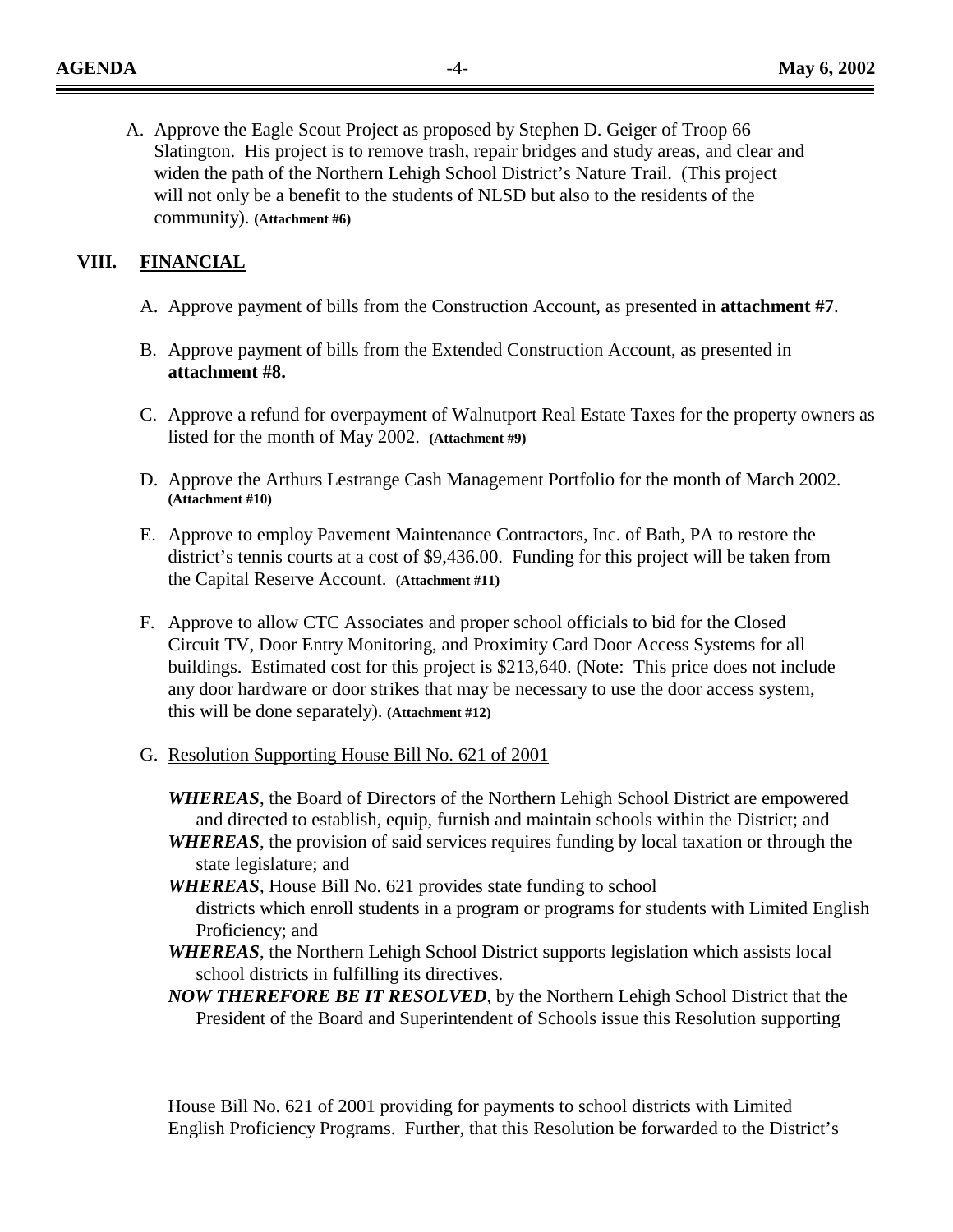State Representative(s) and State Senator together with said Resolution being disseminated to other school districts within the Commonwealth.

Adopted by the Northern Lehigh Board of School Directors this  $6<sup>th</sup>$  day of May 2002.

- H. State Subsidy Resolution
	- *WHEREAS*, the Governor's proposed Commonwealth Budget for the 2002-3003 fiscal year would increase subsidy for special education by only 1.5%; and
	- *WHEREAS*, the Pennsylvania School Boards Association (PSBA) calculates that the proposed level of funding for special education would be only 47.1%, a decrease from 49.0%; and
	- *WHEREAS*, reductions in the portions of special education subsidy paid by the Commonwealth will require increased millage and a greater tax burden on the taxpayers of our six participating districts; and
	- *WHEREAS*, the Governor's proposed budget further detracts from the equitability of regular and special education funding in Pennsylvania.
	- *NOW, THEREFORE BE IT RESOLVED*, that the Board of Directors of the Northern Lehigh School District request that the Pennsylvania General Assembly and the Governor adopt a Commonwealth Budget for 2002-2003 which increases the state's share of regular and special education funding across the state and for the Northern Lehigh School District.

Adopted by the Northern Lehigh Board of School Directors this  $6<sup>th</sup>$  day of May 2002.

- I. Approve the audit response and corrective action plan to the Auditor General's audit report for the years ending June 30, 1999 and June 30, 2000 as presented in **attachment #13**.
- J. Approve the Agreement of Sponsorship to Attend Another Pennsylvania Community College for Vicki Jacoby, in accordance with the guidelines established under Policy #912. Beginning in the Fall 2002 she will be a fulltime student at Northampton County Community College to pursue her course of study in Dental Hygiene. **(Attachment #14)**
- K. Approve budgetary transfers as presented in **attachment #15**.
- L. Approve the rate of \$110 per chargeable hour for legal services rendered relative to general advice and \$145 per hour for adversarial matters from Sweet, Stevens, Tucker & Katz for the 2002-03 school year. The Northern Lehigh School District is billed on an hourly basis, new fees effective July 1, 2002. **(Attachment #16)**
- M. Approve the purchase Ethernet switches for the middle school from Corporate Networking, Inc. of Worcester, PA at a cost not to exceed \$25,000 and an ATM switch from Qwest Internet Solutions of Philadelphia, PA at a cost not to exceed \$5200. Funds to be taken from the 2001AA bond.
- N. Distribution of the 2002-2003 Lehigh Career and Technical Institute School Budget.

# **IX. LEGAL**